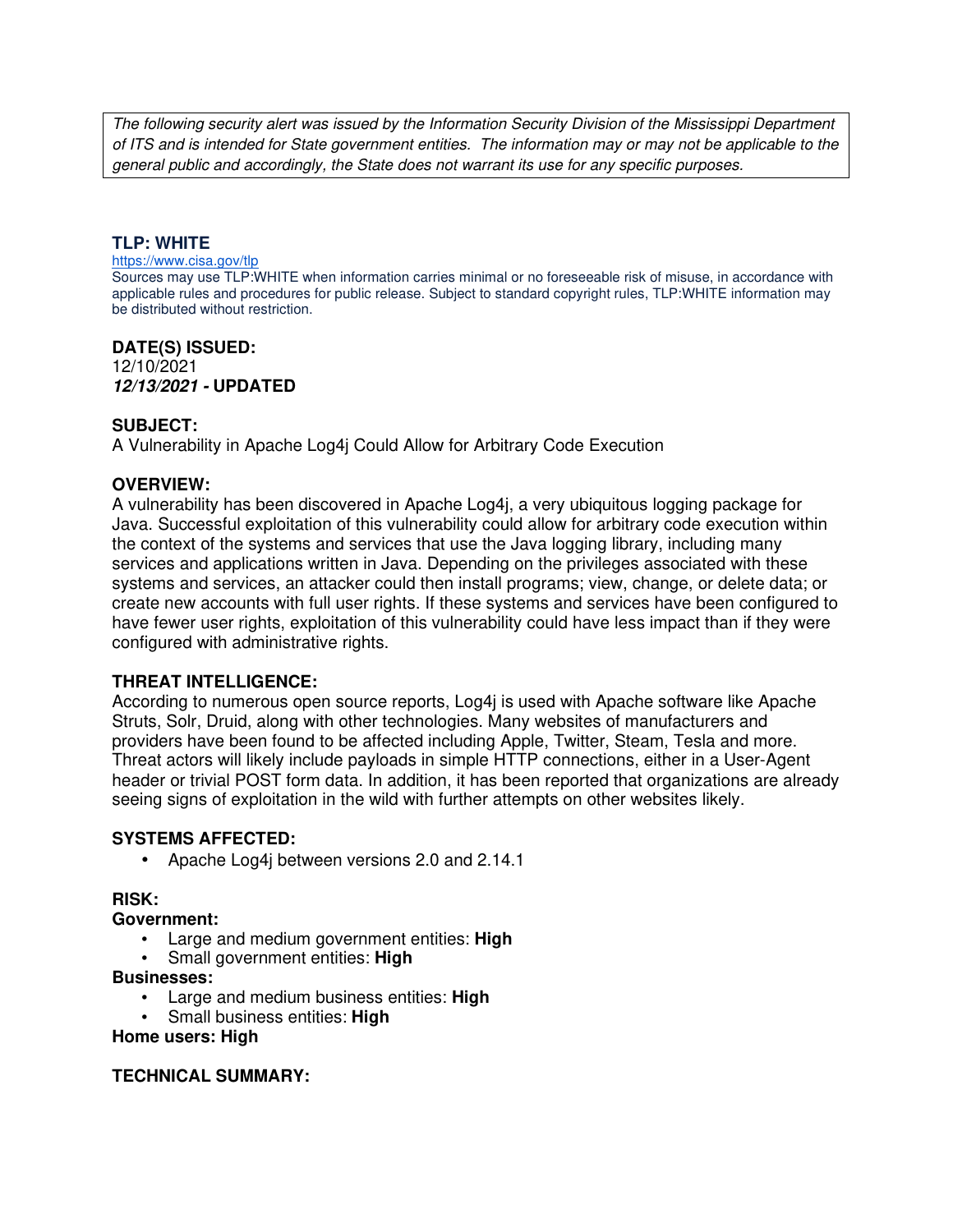A vulnerability has been discovered in Apache Log4j, a very ubiquitous logging package for Java. This vulnerability resides in the JNDI lookup feature of the log4j library. The JNDI lookup feature of log4j allows variables to be retrieved via JNDI - Java Naming and Directory Interface. This is an API that provides naming and directory functionality to Java applications. While there are many possibilities, the log4j API supports LDAP and RMI (Remote Method Invocation). An attacker who can control log messages or log message parameters can execute arbitrary code loaded from LDAP servers when message lookup substitution is enabled.

Successful exploitation of this vulnerability could allow for arbitrary code execution within the context of the systems and services that use the Java logging library, including many services and applications written in Java. Depending on the privileges associated with these systems and services, an attacker could then install programs; view, change, or delete data; or create new accounts with full user rights. If these systems and services have been configured to have fewer user rights, exploitation of this vulnerability could have less impact than if they were configured with administrative rights.

## **RECOMMENDATIONS:**

The following actions should be taken:

- Apply the latest patches (version 2.15.0) provided by Apache after appropriate testing.
- Run all systems and services as a non-privileged user (one without administrative privileges) to diminish the effects of a successful attack.
- Apply the Principle of Least Privilege to all systems and services.

# **December 13th – UPDATED RECOMMENDATIONS:**

- **Run the "Log4Shell" Vulnerability Tester provided by Huntress to test whether your applications are vulnerable to CVE-2021-44228 (please see references for the Huntress link).**
- **Check the GitHub repository listed in the reference section to see all the Security Advisories & Bulletins related to CVE-2021-44228, which include applications affected, version numbers, and the associated patches that should be implemented if you have the affected version in your environment.**

## **REFERENCES:**

## **CVE:** https://cve.mitre.org/cgi-bin/cvename.cgi?name=CVE-2021-44228

## **SANS Technology Institute:**

https://isc.sans.edu/diary/28120

## **ZDNet:**

https://www.zdnet.com/article/security-warning-new-zero-day-in-the-log4j-java-library-is-alreadybeing-exploited/

## **Ars Technica:**

https://arstechnica.com/information-technology/2021/12/minecraft-and-other-apps-face-seriousthreat-from-new-code-execution-bug/

# **December 13th – UPDATED REFERECENCES:**